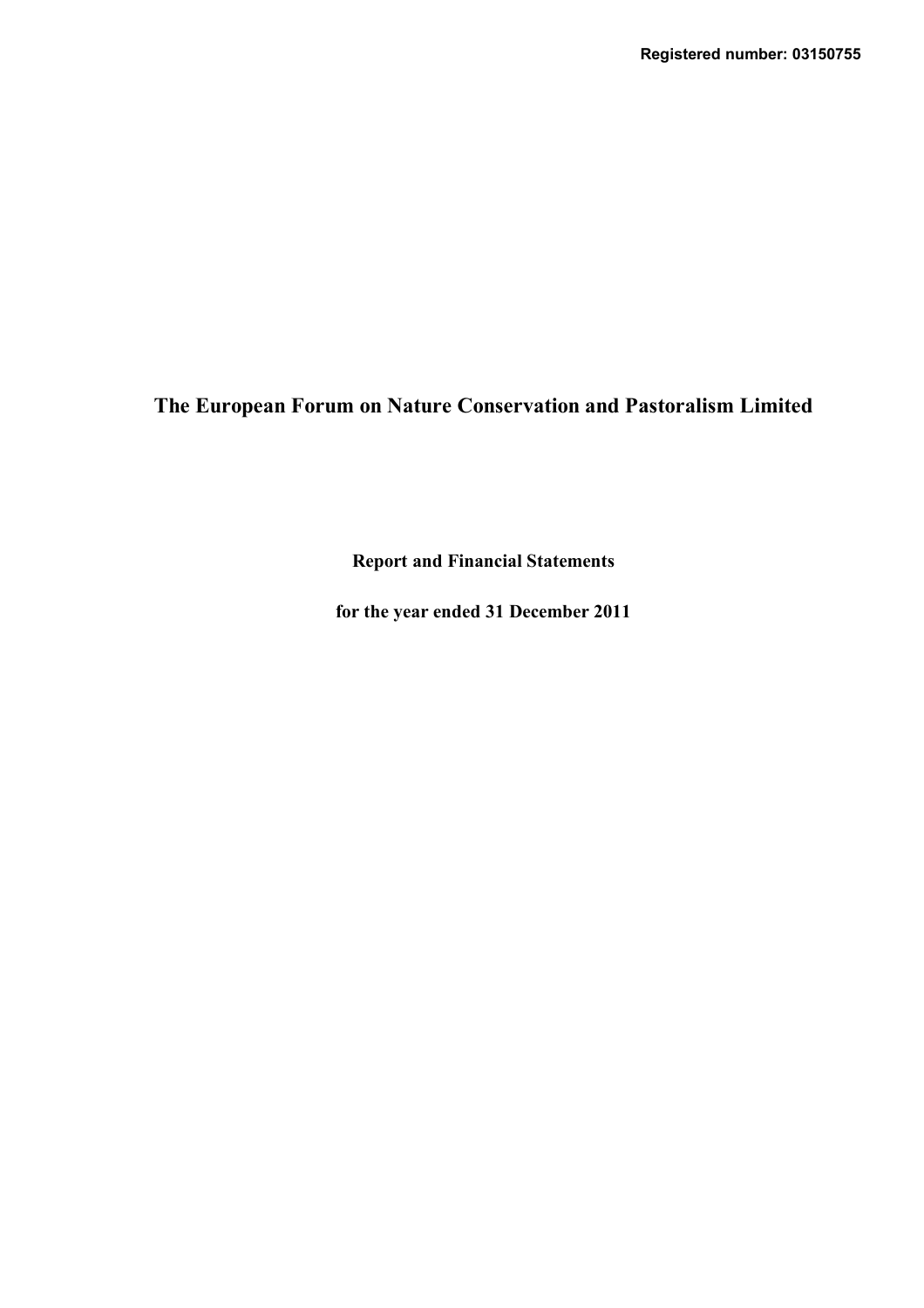# **Company Information**

| <b>Directors</b>         | Dr D I McCracken<br>K I MacRae (appointed 10 September 2011)<br>D G L Jones<br><b>B</b> Dunford<br>Dr C Hindmarch<br>G A R Beaufoy<br>$X$ Poux |
|--------------------------|------------------------------------------------------------------------------------------------------------------------------------------------|
| <b>Company secretary</b> | K I MacRae                                                                                                                                     |
| <b>Company number</b>    | 03150755                                                                                                                                       |
| <b>Registered office</b> | 97 Oakwell Court<br>Hamsterley Vale<br>Derwentside<br>Co Durham<br><b>NE177BE</b>                                                              |
| <b>Auditors</b>          | Ernst & Young LLP<br><b>Barony House</b><br>Stoneyfield Business Park<br>Stoneyfield<br>Inverness<br>Scotland<br><b>IV2 7PA</b>                |
| <b>Bankers</b>           | The Royal Bank of Scotland<br>Main Street<br>Bowmore<br>Isle of Islay<br>PA43 7JJ                                                              |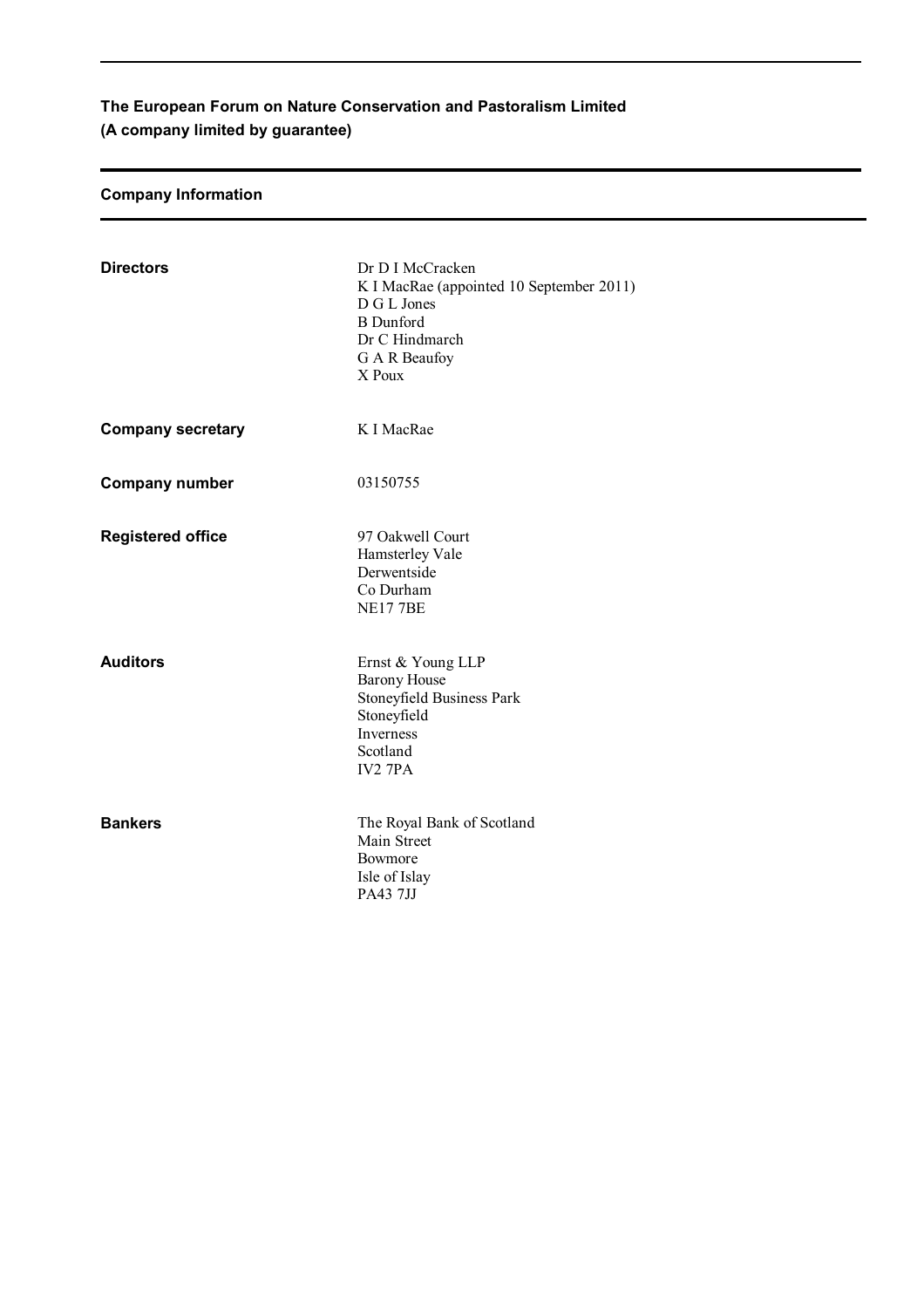### **Directors' report for the year ended 31 December 2011**

The directors present their report and the financial statements for the year ended 31 December 2011.

### **Principal activities and review of the year**

The principal activity of the company in the year under review was that of a non-profit making organisation with its main aim being to increase the understanding of the high nature conservation and culture value of certain farming systems.

After the 'quantum leap' last year, 2011 saw EFNCP consolidate 2010's gains, while taking advantage of the opportunities to strengthen and expand our activities where this was prudent. Staff numbers rose from eight to eleven, with the first colleague being taken on in Germany.

Once again a generous grant from the European Commission provided the financial backbone of our work programme. As in 2010, our country-based work concentrated on six Member States and the countries of the Western Balkans. A number of multiannual projects were completed, including work on HNV farming policy and on common land in the UK. We were however also able to strengthen links with other partners - some of the issues raised in the context of CAP reform led to significant collaberation with partners in Sweden and Estonia, for example.

2011 saw the final steps in one of our major projects for the past few years - the preparation, in collaboration with IFAB Mannheim, of a landmark book on Europe's HNV farming, with individual chapters on 35 countries. This will be available to the public in 2012.

The CAP reform provided one of the central themes of our work, both before and after the publication of the Commission's draft proposals. Once again our specific focus and specialised knowledge filled a vital gap in the overall NGO response.

Internal procedures were strengthened considerably by the introduction of an intranet site for project recording and monitoring and team building was undertaken in staff events in Spain and Bulgaria.

Once again, cashflow remains a difficult issue, both at the start of the year before grant advances are received and at the year end while the balance of funding is awaited. We are grateful for loan assistance from a number of friends of the Forum.

We end 2011 with a loss on the year, but a positive balance sheet. While one partner pulled out of jointly-funded work during the year, the big issue was again exchange rate variance, with a weak Euro at the year end reducing the Sterling value of the balance of the EU grants. This uncertainty will continue until the balance is paid in mid-2012. Securing major funding streams independent of the DG Environment grant is an essential step to improving our cashflow as well as rebuilding our balance sheet.

### **Directors**

The directors who served during the year were:

Dr D I McCracken K I MacRae (appointed 10 September 2011) D G L Jones B Dunford Dr C Hindmarch G A R Beaufoy X Poux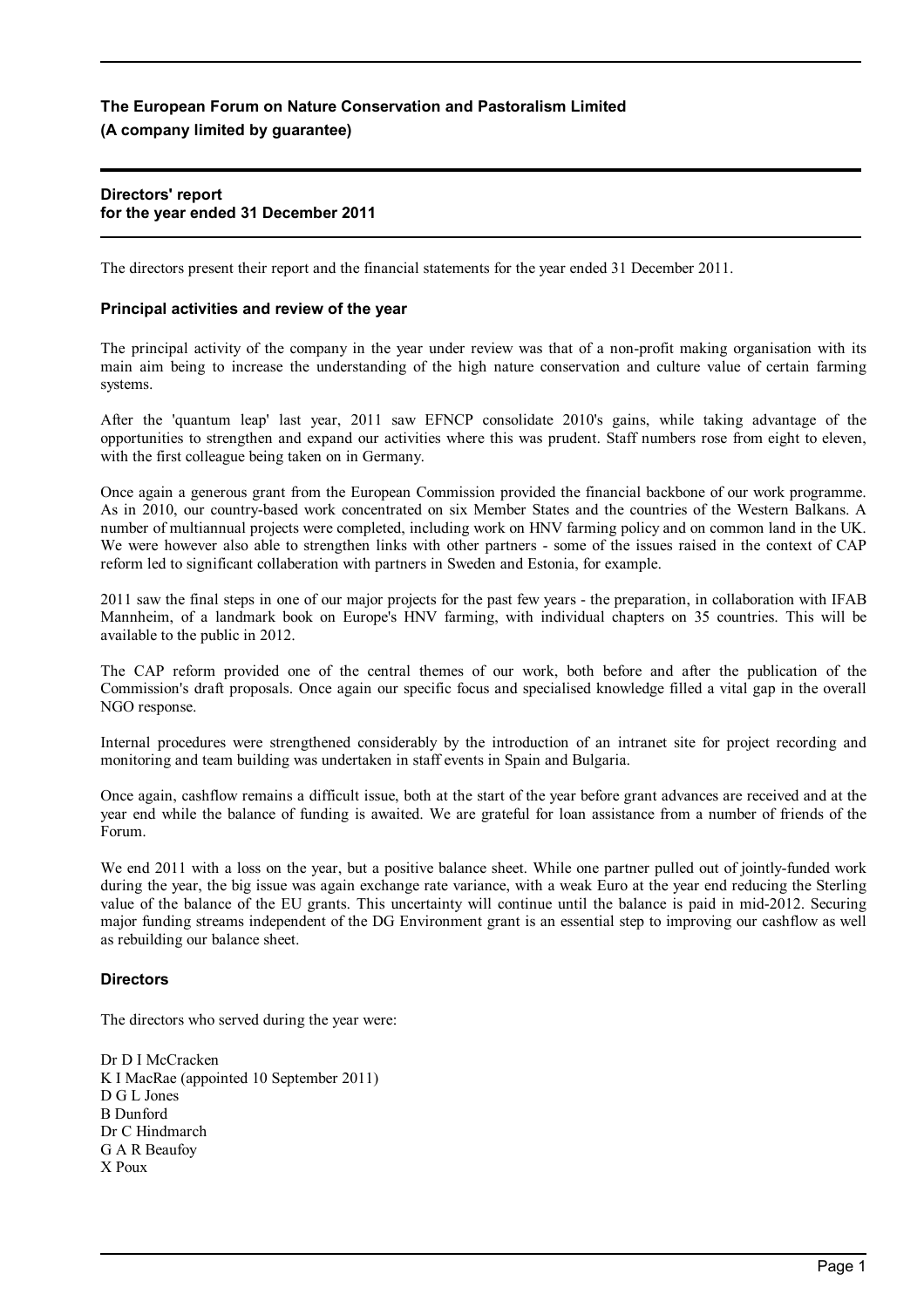### **Directors' report for the year ended 31 December 2011**

### **Directors' responsibilities statement**

The directors are responsible for preparing the Directors' report and the financial statements in accordance with applicable law and regulations.

Company law requires the directors to prepare financial statements for each financial year. Under that law the directors have elected to prepare the financial statements in accordance with United Kingdom Generally Accepted Accounting Practice (United Kingdom Accounting Standards and applicable law). Under company law the directors must not approve the financial statements unless they are satisfied that they give a true and fair view of the state of affairs of the company and of the profit or loss of the company for that period. In preparing these financial statements, the directors are required to:

- select suitable accounting policies and then apply them consistently;
- make judgments and estimates that are reasonable and prudent;
- · prepare the financial statements on the going concern basis unless it is inappropriate to presume that the company will continue in business.

The directors are responsible for keeping adequate accounting records that are sufficient to show and explain the company's transactions and disclose with reasonable accuracy at any time the financial position of the company and enable them to ensure that the financial statements comply with the Companies Act 2006. They are also responsible for safeguarding the assets of the company and hence for taking reasonable steps for the prevention and detection of fraud and other irregularities.

### **Provision of information to auditors**

Each of the persons who are directors at the time when this Directors' report is approved has confirmed that:

- so far as that director is aware, there is no relevant audit information of which the company's auditors are unaware, and
- · that director has taken all the steps that ought to have been taken as a director in order to be aware of any information needed by the company's auditors in connection with preparing their report and to establish that the company's auditors are aware of that information.

### **Auditors**

The auditors, Ernst & Young LLP, will be proposed for reappointment in accordance with section 485 of the Companies Act 2006.

In preparing this report, the directors have taken advantage of the small companies exemptions provided by section 415A of the Companies Act 2006.

This report was approved by the board on and signed on and signed on its behalf.

**D G L Jones Director**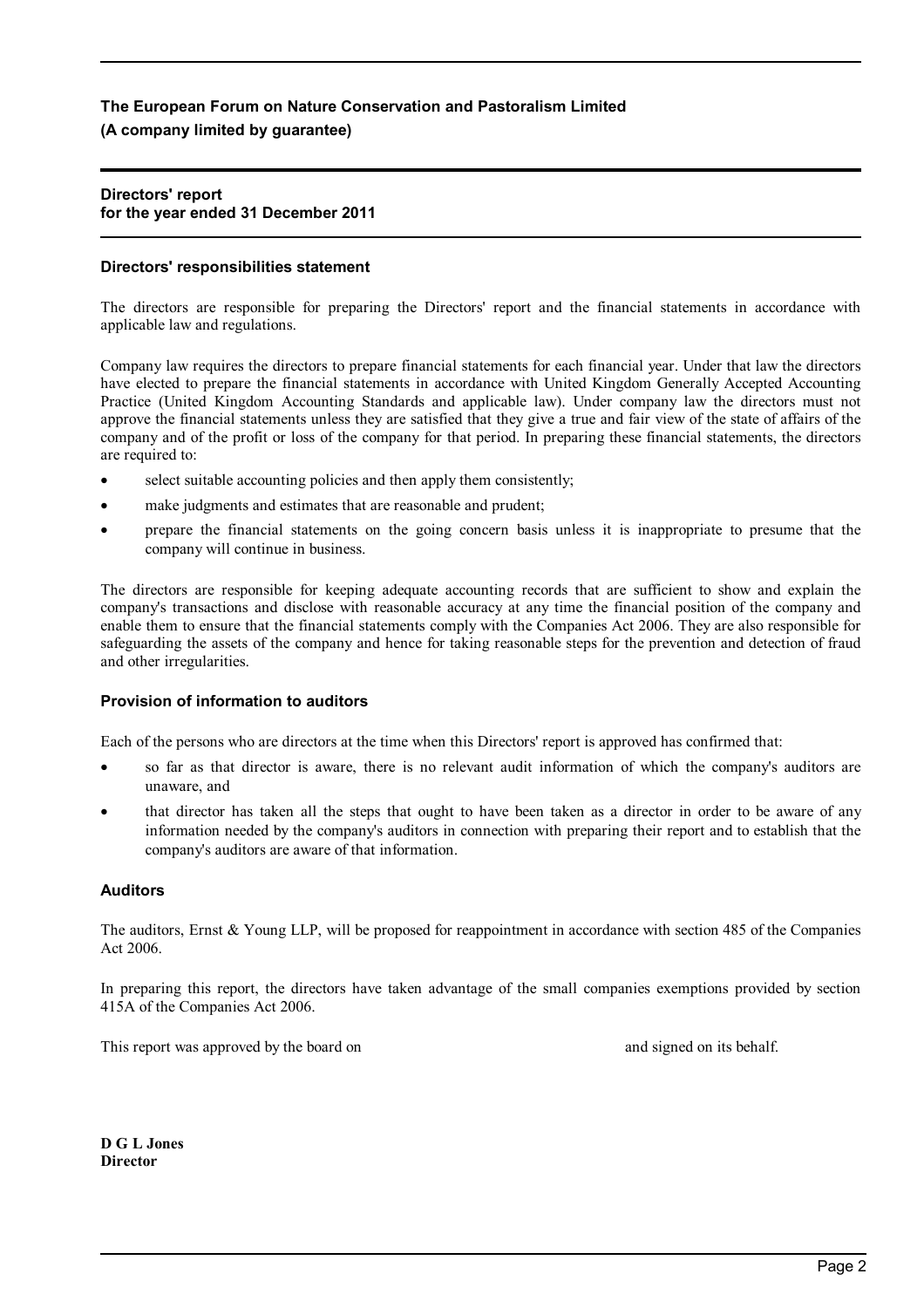### **Independent auditors' report to the members of The European Forum on Nature Conservation and Pastoralism Limited**

We have audited the financial statements of The European Forum on Nature Conservation and Pastoralism Limited for the year ended 31 December 2011, which comprise the Profit and loss account, the Balance sheet and the related notes 1 to 9. The financial reporting framework that has been applied in their preparation is applicable law and the Financial Reporting Standard for Smaller Entities (effective April 2008) (United Kingdom Generally Accepted Accounting Practice applicable to Smaller Entities).

This report is made solely to the company's members, as a body, in accordance with Chapter 3 of Part 16 of the Companies Act 2006. Our audit work has been undertaken so that we might state to the company's members those matters we are required to state to them in an Auditors' report and for no other purpose. To the fullest extent permitted by law, we do not accept or assume responsibility to anyone other than the company and the company's members as a body, for our audit work, for this report, or for the opinions we have formed.

#### **Respective responsibilities of directors and auditors**

As explained more fully in the Directors' Responsibilities Statement set out on page 2, the directors are responsible for the preparation of the financial statements and for being satisfied that they give a true and fair view. Our responsibility is to audit and express an opinion on the financial statements in accordance with applicable law and International Standards on Auditing (UK and Ireland). Those standards require us to comply with the Auditing Practices Board's Ethical Standards for Auditors.

### **Scope of the audit of the financial statements**

An audit involves obtaining evidence about the amounts and disclosures in the financial statements sufficient to give reasonable assurance that the financial statements are free from material misstatement, whether caused by fraud or error. This includes an assessment of: whether the accounting policies are appropriate to the company's circumstances and have been consistently applied and adequately disclosed; the reasonableness of significant accounting estimates made by the directors; and the overall presentation of the financial statements. In addition, we read all the financial and nonfinancial information in the Report and Financial Statements to identify material inconsistencies with the audited financial statements. If we become aware of any apparent material misstatements or inconsistencies we consider the implications for our report.

#### **Opinion on financial statements**

In our opinion the financial statements:

- · give a true and fair view of the state of the company's affairs as at 31 December 2011 and of its loss for the year then ended;
- have been properly prepared in accordance with United Kingdom Generally Accepted Accounting Practice applicable to Smaller Entities; and
- have been prepared in accordance with the requirements of the Companies Act 2006.

### **Opinion on other matter prescribed by the Companies Act 2006**

In our opinion the information given in the Directors' report for the financial year for which the financial statements are prepared is consistent with the financial statements.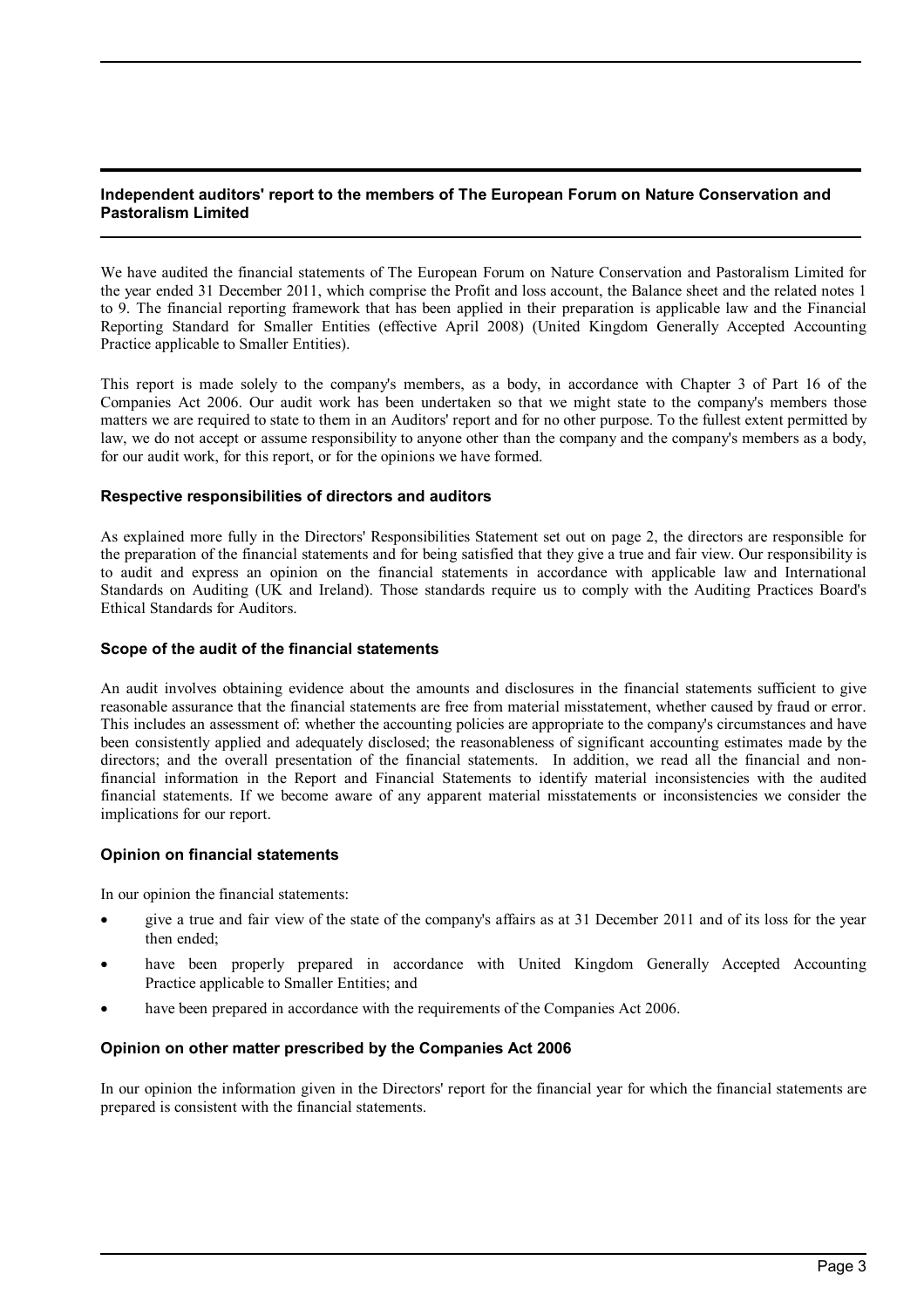### **Independent auditors' report to the members of The European Forum on Nature Conservation and Pastoralism Limited**

### **Matters on which we are required to report by exception**

We have nothing to report in respect of the following matters where the Companies Act 2006 requires us to report to you if, in our opinion:

- · adequate accounting records have not been kept, or returns adequate for our audit have not been received from branches not visited by us; or
- · the financial statements are not in agreement with the accounting records and returns; or Ī
- · certain disclosures of directors' remuneration specified by law are not made; or Ī
- we have not received all the information and explanations we require for our audit; or
- · the directors were not entitled to prepare the financial statements in accordance with the small companies regime and take advantage of the small companies' exemption in preparing the Directors' report.

Peter Mearns (Senior statutory auditor) for and on behalf of **Ernst & Young LLP** Statutory Auditor Inverness Date: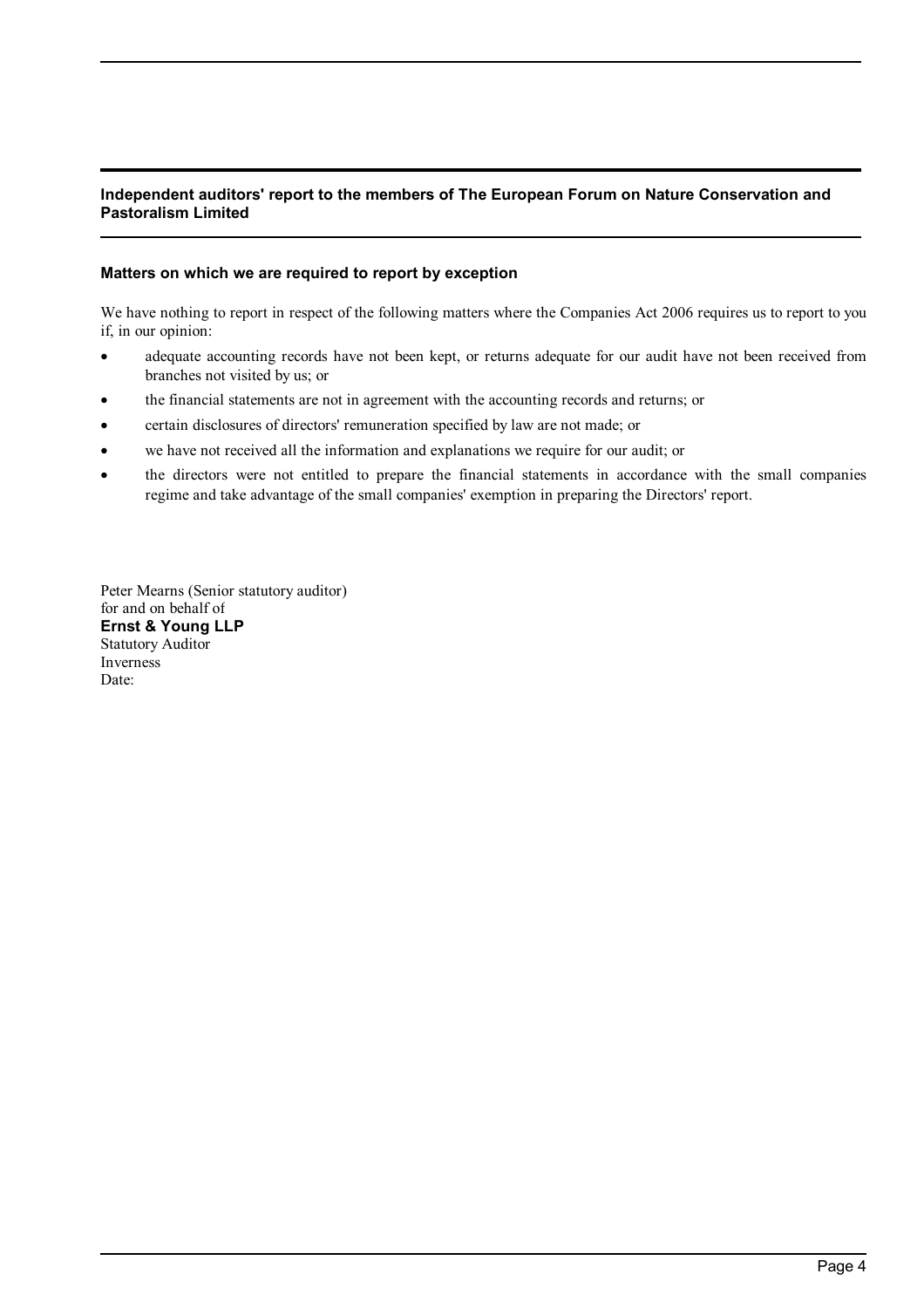### **Profit and loss account for the year ended 31 December 2011**

|                |            | 2010       |
|----------------|------------|------------|
| <b>Note</b>    | £          | £          |
| 1              | 11,276     | 29,009     |
|                | (587, 100) | (606, 602) |
| $\overline{2}$ | 564,498    | 601,619    |
| 3              | (11,326)   | 24,026     |
|                | (3,271)    | (650)      |
|                | (14, 597)  | 23,376     |
|                |            |            |
| 8              | (14, 597)  | 23,376     |
|                |            | 2011       |

The notes on pages 7 to 9 form part of these financial statements.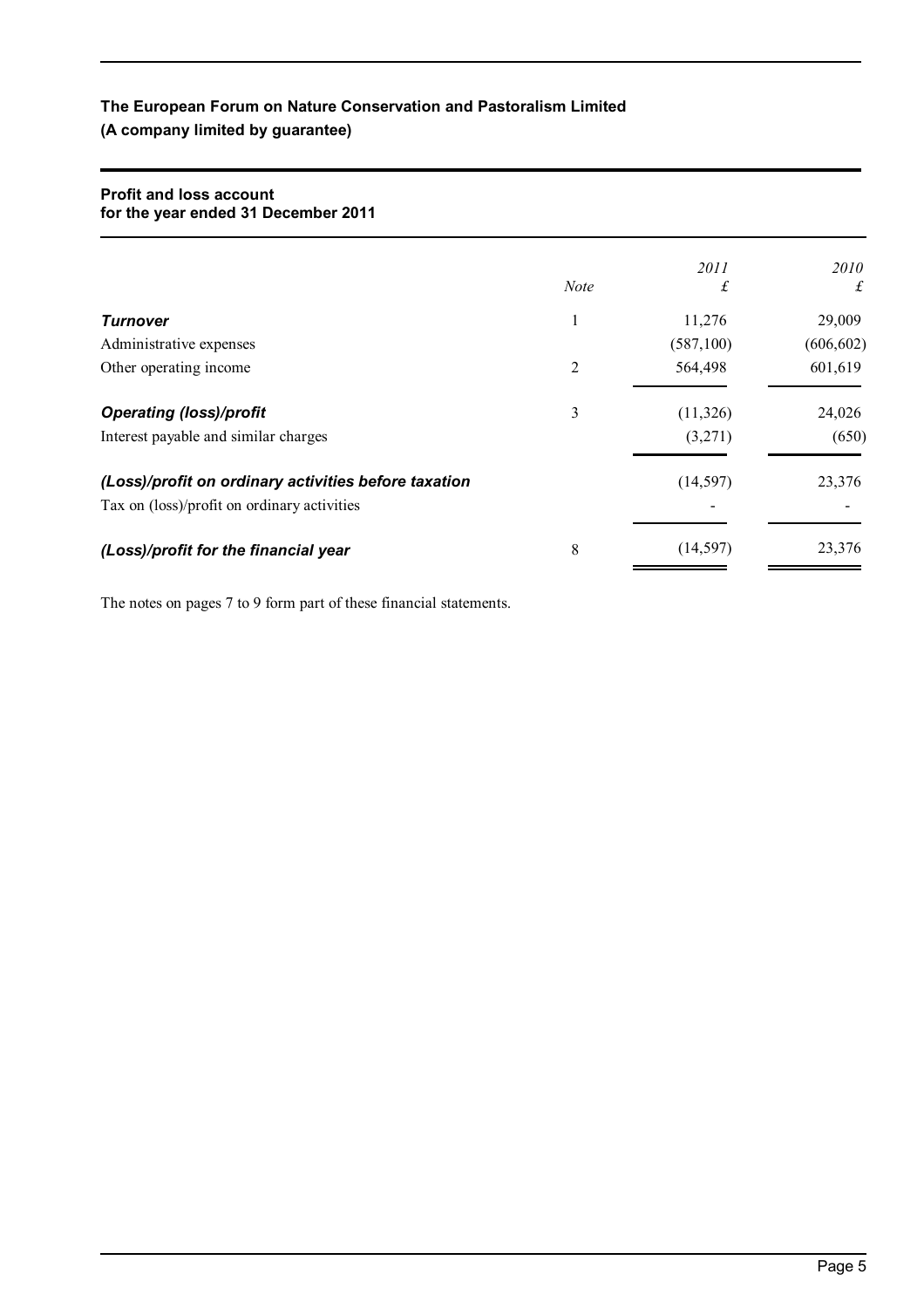# **Registered number: 03150755**

#### **Balance sheet as at 31 December 2011**

|                                                   |             |            | 2011  |           | 2010   |
|---------------------------------------------------|-------------|------------|-------|-----------|--------|
|                                                   | <b>Note</b> | $\pounds$  | £     | $\pounds$ | £      |
| <b>Current assets</b>                             |             |            |       |           |        |
| Debtors                                           | 5           | 157,720    |       | 154,419   |        |
| Cash at bank                                      |             | 66,182     |       | 90,875    |        |
|                                                   |             | 223,902    |       | 245,294   |        |
| Creditors: amounts falling due within one<br>year | 6           | (221, 294) |       | (228,089) |        |
| <b>Net current assets</b>                         |             |            | 2,608 |           | 17,205 |
| Total assets less current liabilities             |             |            | 2,608 |           | 17,205 |
| <b>Capital and reserves</b>                       |             |            |       |           |        |
| Profit and loss account                           | 8           |            | 2,608 |           | 17,205 |
|                                                   |             |            | 2,608 |           | 17,205 |

The financial statements have been prepared in accordance with the special provisions relating to companies subject to the small companies regime within Part 15 of the Companies Act 2006 and in accordance with the Financial Reporting Standard for Smaller Entities (effective April 2008).

The financial statements were approved and authorised for issue by the board and were signed on its behalf on

**D G L Jones** Director

The notes on pages 7 to 9 form part of these financial statements.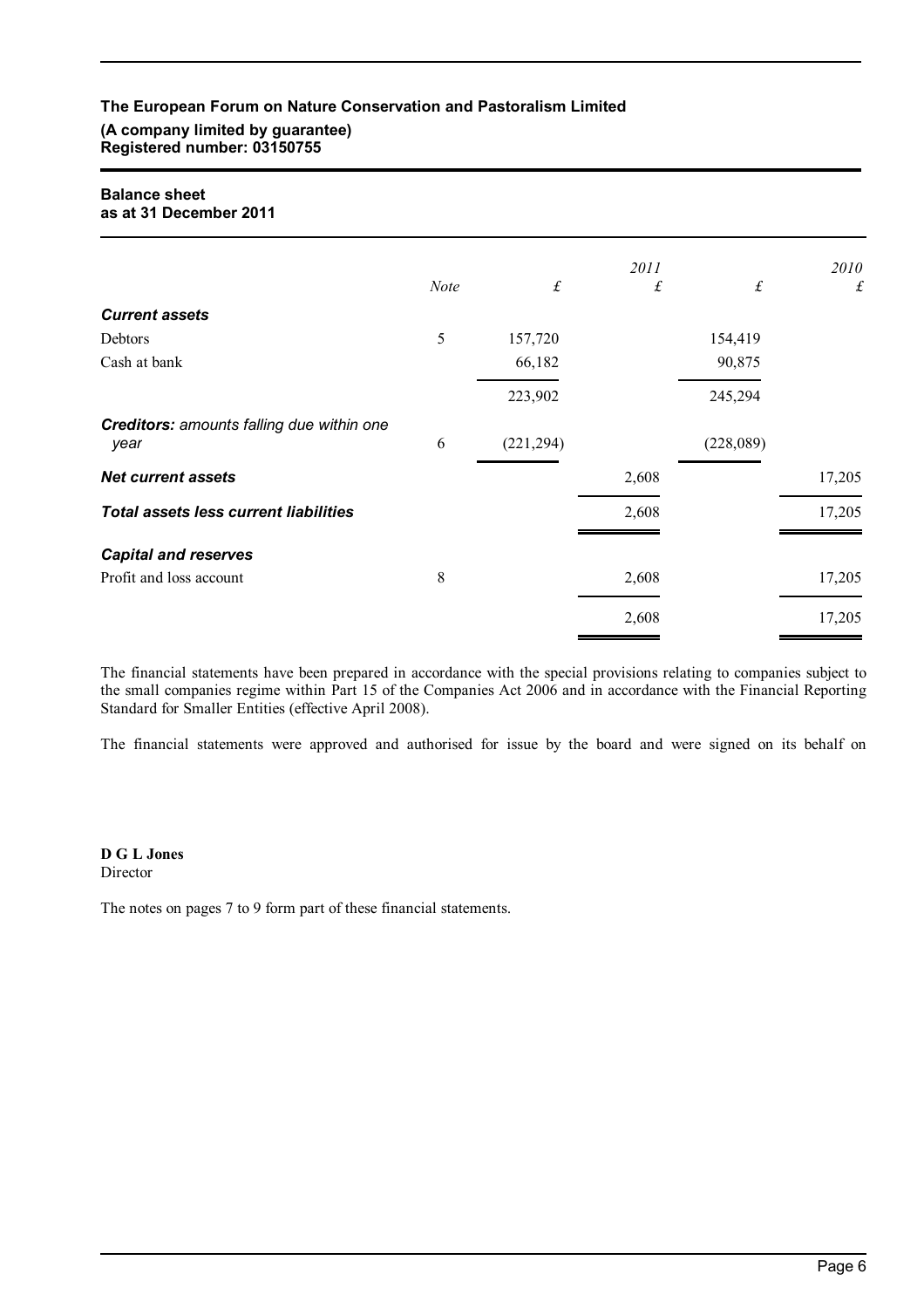### **Notes to the financial statements for the year ended 31 December 2011**

### **1. Accounting policies**

### *1.1 Basis of preparation of financial statements*

The financial statements have been prepared under the historical cost convention and in accordance with the Financial Reporting Standard for Smaller Entities (effective April 2008).

### *1.2 Fundamental accounting concept*

The company recorded a loss of £14,597 in the year and as at 31 December 2011 has net assets of £2,608 (2010 - £17,205). The directors have reviewed budgets for a period of at least 12 months from the date of signing these financial statements and have concluded that sufficient cash flow should be available to enable the company to continue to trade and meet its liabilities as they fall due.

The company applies for project funding each year from bodies such as the EU. Future projects to be carried out are dependent on obtaining grant funding, which cannot be guaranteed. The cost base of the company is flexible, so as to match the level of activity carried out. The company is in receipt of short term unsecured loans from related parties to bridge funding gaps while awaiting grant payments, which may be paid retrospectively.

The directors believe that it is therefore appropriate to prepare the financial statements on the going concern basis.

### *1.3 Turnover*

Turnover comprises revenue recognised by the company in respect of goods and services supplied during the year, exclusive of Value Added Tax and trade discounts.

### *1.4 Foreign currencies*

Monetary assets and liabilities denominated in foreign currencies are translated into sterling at rates of exchange ruling at the balance sheet date.

Transactions in foreign currencies are translated into sterling at the rate ruling on the date of the transaction.

Exchange gains and losses are recognised in the Profit and loss account.

#### *1.5 Government grants*

EU and UK government grants relating to the principal activities of the company are credited to the Profit and loss account as the project progresses so as to match the grant receivable with the related expenditure.

### **2. Other operating income**

|                                                | 2011<br>£      | 2010<br>£         |
|------------------------------------------------|----------------|-------------------|
| Grant funding receivable<br>Donations received | 564,234<br>264 | 575,693<br>25,926 |
|                                                | 564,498        | 601,619           |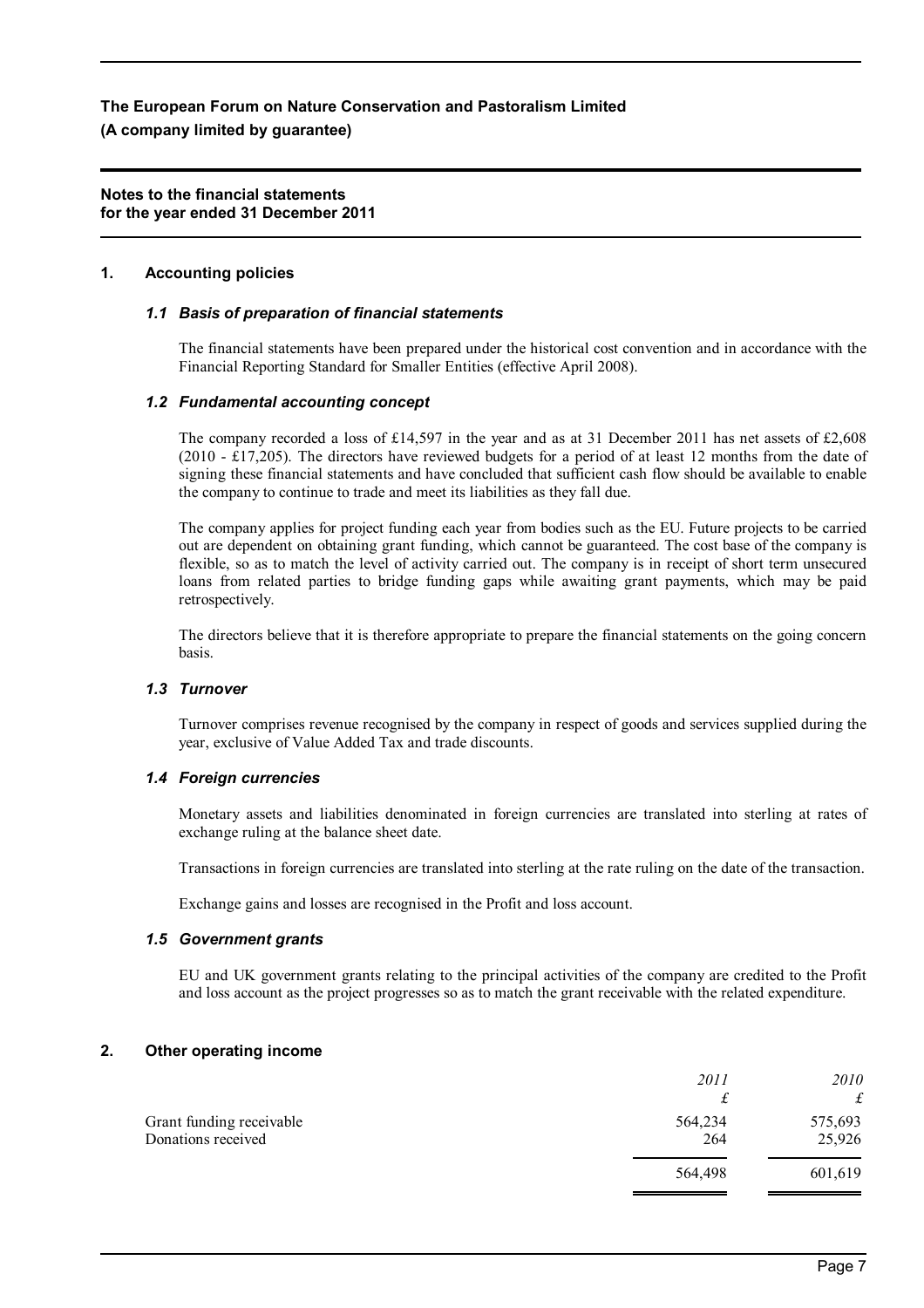### **Notes to the financial statements for the year ended 31 December 2011**

### **3. Operating (loss)/profit**

The operating (loss)/profit is stated after charging/(crediting):

|    |                                                          | 2011<br>£ | 2010<br>$\mathcal{L}$ |
|----|----------------------------------------------------------|-----------|-----------------------|
|    | Auditors' remuneration                                   | 6,000     | 4,200                 |
|    | Difference on foreign exchange                           | (9,918)   | 7,095                 |
|    |                                                          |           |                       |
| 4. | <b>Directors' remuneration</b>                           |           |                       |
|    |                                                          | 2011      | 2010                  |
|    |                                                          | $\pounds$ | $\pounds$             |
|    | Aggregate emoluments                                     | 141,503   | 70,462                |
|    |                                                          |           |                       |
| 5. | <b>Debtors</b>                                           |           |                       |
|    |                                                          | 2011      | 2010                  |
|    |                                                          | $\pounds$ | $\pounds$             |
|    | Trade debtors                                            | 157,720   | 154,419               |
|    |                                                          |           |                       |
| 6. | <b>Creditors:</b><br>Amounts falling due within one year |           |                       |
|    |                                                          | 2011      | 2010                  |
|    |                                                          | $\pounds$ | $\pounds$             |
|    | Trade creditors                                          | 92,879    | 142,274               |
|    | Social security and other taxes                          | 10,067    | 9,795                 |
|    | Other creditors                                          | 118,348   | 76,020                |
|    |                                                          | 221,294   | 228,089               |
|    |                                                          |           |                       |

## **7. Company status**

The company is a private company limited by guarantee and consequently does not have share capital. Each of the members is liable to contribute an amount not exceeding £1 towards the assets of the company in the event of liquidation.